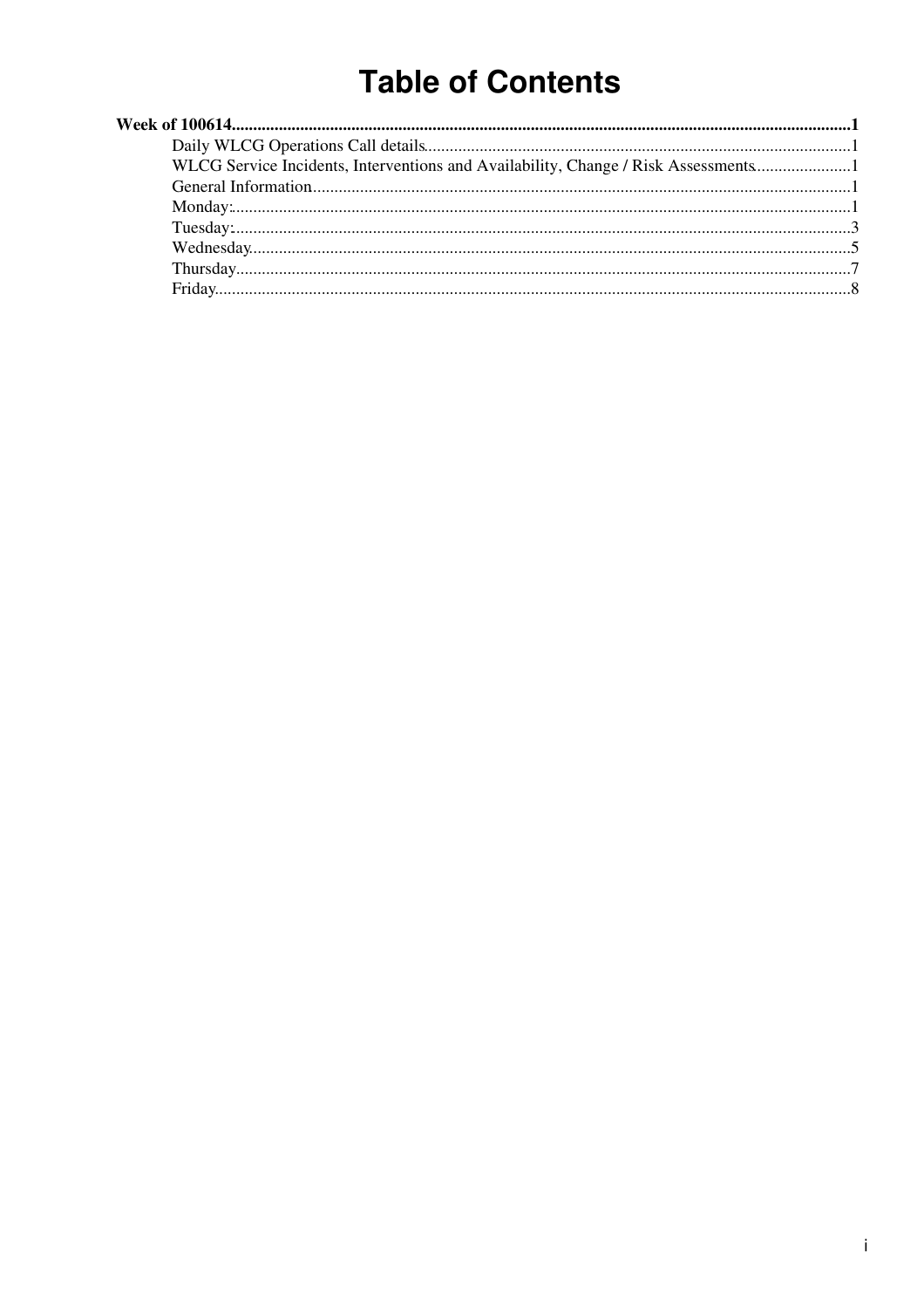# <span id="page-1-0"></span>**Week of 100614**

## <span id="page-1-1"></span>**Daily WLCG Operations Call details**

To join the call, at 15.00 CE(S)T Monday to Friday inclusive (in CERN 513 R-068) do one of the following:

- 1. Dial +41227676000 (Main) and enter access code 0119168, or
- 2. To have the system call you, click [here](https://audioconf.cern.ch/call/0119168) $\Phi$
- 3. The scod rota for the next few weeks is at [ScodRota](https://twiki.cern.ch/twiki/bin/view/LCG/ScodRota)

### <span id="page-1-2"></span>**WLCG Service Incidents, Interventions and Availability, Change / Risk Assessments**

| <b>VO Summaries of Site Usability</b> |  |  | <b>SIRs &amp; Broadcasts</b>                                                                             | <b>Change assessments</b> |                      |
|---------------------------------------|--|--|----------------------------------------------------------------------------------------------------------|---------------------------|----------------------|
|                                       |  |  | ALICE <sup>®</sup> ATLAS <sup>®</sup> CMS <sup>®</sup> LHCb <sup>®</sup> WLCG Service Incident Broadcast |                           | <b>CASTOR Change</b> |
|                                       |  |  | <b>Reports</b>                                                                                           | archive $\infty$          | <b>Assessments</b>   |

### <span id="page-1-3"></span>**General Information**

|                          | <b>General Information</b>           | <b>GGUS</b><br><b>Information</b> | <b>LHC</b> Machine<br><b>Information</b> |                 |                                                               |
|--------------------------|--------------------------------------|-----------------------------------|------------------------------------------|-----------------|---------------------------------------------------------------|
| <b>CERN IT</b><br>status | M/W<br><b>PPSCoordinationWorkLog</b> | <b>WLCG</b><br><b>Baseline</b>    | <b>WLCG</b><br>Blogs                     | GgusInformation | Sharepoint site $\vec{r}$ -<br>Cooldown Status <sup>®</sup> - |
| board $\blacksquare$     |                                      | <b>Versions</b>                   |                                          |                 | News                                                          |

### <span id="page-1-4"></span>**Monday:**

Attendance: local(Harry(chair), Jaroslava, Laurence, Ulrich, Eva, Lola, [PeterK,](https://twiki.cern.ch/twiki/bin/edit/LCG/PeterK?topicparent=LCG.WLCGDailyMeetingsWeek100614;nowysiwyg=1) Andrea, [JanI](https://twiki.cern.ch/twiki/bin/edit/LCG/JanI?topicparent=LCG.WLCGDailyMeetingsWeek100614;nowysiwyg=1),Jamie, [MariaG](https://twiki.cern.ch/twiki/bin/edit/LCG/MariaG?topicparent=LCG.WLCGDailyMeetingsWeek100614;nowysiwyg=1), [MariaDZ,](https://twiki.cern.ch/twiki/bin/edit/LCG/MariaDZ?topicparent=LCG.WLCGDailyMeetingsWeek100614;nowysiwyg=1) Alessandro, Jean-Philippe, Gavin, Dirk, Roberto, Simone);remote(Jon+Catalin(FNAL), Joel(LHCb), Gonzalo(PIC), Michael(BNL), Gang(ASGC), Angela(KIT), Gareth([RAL\)](https://twiki.cern.ch/twiki/bin/view/LCG/RAL), Rob(OSG), Rolf[\(IN2P3\)](https://twiki.cern.ch/twiki/bin/view/LCG/IN2P3), Onno(NL-T1)).

Experiments round table:

• ATLAS [reports](https://twiki.cern.ch/twiki/bin/view/Atlas/ADCOperationsDailyReports) -

CERN-PROD\_SCRATCHDISK: issue got solved on Saturday morning, Thanks! [https://gus.fzk.de/ws/ticket\\_info.php?ticket=58904](https://gus.fzk.de/ws/ticket_info.php?ticket=58904)

Overloaded BDIIs at several sites over the weekend resulted in failing jobs with problems retrieving inputs: Australia-Atlas, JINR, Nikhef, INFN-T1. It's becoming an issue over past 2 months. What is the underlying issue? Laurence Field asked for more details - which sites and clients. Alessandro reported CERN, [RAL](https://twiki.cern.ch/twiki/bin/view/LCG/RAL) and INFN and that worker nodes querying their local bdii were timing out. Peter Kreuzer thought CMS are also seeing this in some SAM tests at INFN and some Tier 2s. Laurence thought the client timeout was hard-wired at 15 seconds but he will follow-up this up together with Alessandro.

Dear T1s, please take opportunity of this week to perform FTS upgrade! LHC is commissioning this week, therefore not much data to take, no data to export to T1s from ATLAS (except functional tests).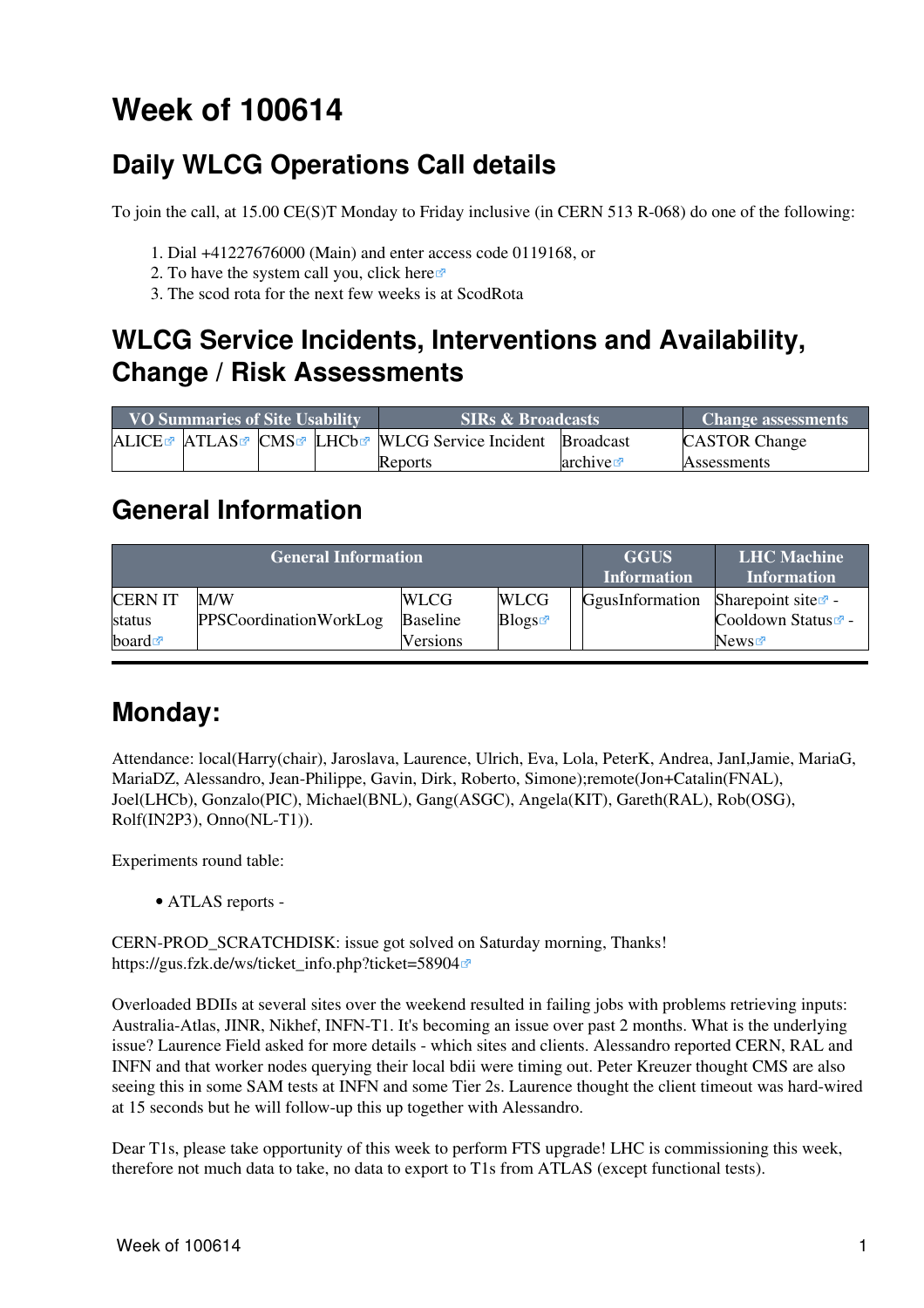#### • CMS [reports](https://twiki.cern.ch/twiki/bin/view/CMS/FacOps_WLCGdailyreports) -

T0 Highlights 1) cosmics. 2) data taking during machine development. 3) CSM DB issue from last week : T0 Data Base Service (TOAST) ok now, after restarting DBS, moving it away from the DB-node TOAST is using. 4) Today : intervention on the storage manager DB at point 5. Afterward affected the CMS T0 (SM host down ?); T0 team changed settings and then working again.

T1 Highlights: 1) 2 GGUS Team tickets opened to INFN-T1 ((tickets

:https://gus.fzk.de/ws/ticket\_info.php?ticket=58920 and [https://gus.fzk.de/ws/ticket\\_info.php?ticket=58987](https://gus.fzk.de/ws/ticket_info.php?ticket=58987) $\mathbb{Z}$ ). may or may not be the same issue), both related to SW configuration : admins at INFN-T1 made a general fix and asked CMS to confirm things are fine now, to be followed up 2) BDII not Visible issue at INFN-T1 on Saturday Jun 12, covered in the same ticket as above : [https://gus.fzk.de/ws/ticket\\_info.php?ticket=58987](https://gus.fzk.de/ws/ticket_info.php?ticket=58987)

T2 Highlights: 1) MC production as usual. 2) BDII not Visible issues at the 2 CMS Lisbon T2s : see output from the Dashboard Site Status Board : http://dashb-ssb.cern.ch/templates/cache/bdii\_log.html#T2\_PT\_NCG\_Lisbon<sup>®</sup> and [http://dashb-ssb.cern.ch/templates/cache/bdii\\_log.html#T2\\_PT\\_LIP\\_Lisbon](http://dashb-ssb.cern.ch/templates/cache/bdii_log.html#T2_PT_LIP_Lisbon)

• ALICE [reports](http://alien2.cern.ch/index.php?option=com_content&view=article&id=75&Itemid=129) $\blacksquare$ -

GENERAL INFORMATION: Pass 1 reconstruction activities together with two analysis train ongoing. No MC production activities during the weekend. In terms of raw data transfers, very low activity for the moment

T1 sites: CNAF: on Sunday morning the experts detected a problem at the local ce07 [\(CREAM\)](https://twiki.cern.ch/twiki/bin/view/LCG/CREAM). Connections to the service were being refused at submission time. The site admin was immediately informed and he took actions in few hours (therefore there is no GGUS ticket)

FZK: also on Sunday morning the restart of all the local services at both VOBOX was neccessary. ALICE experts investigating why this activity is needed from time to time at several voboxes

T2 sites: Clermont: On Saturday night experts detected a wrong information reported by the local information system of the [CREAM](https://twiki.cern.ch/twiki/bin/view/LCG/CREAM)-CE: A large amount of Alice jobs appeared in status running while the experiment had stopped submitting new agents since almost 24h. The issue was reported to the ALICE expert at the site during the weekend and this expert has confirmed this morning the problem is gone. Site is back in production

Cagliari and [CyberSar](https://twiki.cern.ch/twiki/bin/edit/LCG/CyberSar?topicparent=LCG.WLCGDailyMeetingsWeek100614;nowysiwyg=1)-Cagliari: Both sites are out of production. The local ALIEN user proxy expired in both local VOBOXES. The responsible has been informed, waiting for his actions

• LHCb [reports](https://twiki.cern.ch/twiki/bin/view/LHCb/ProductionOperationsWLCGdailyReports) -

Experiment activities: Running several MC productions at low profile. Merging production. GGUS (or RT) tickets:

T1 site issues: CNAF no shared area variable defined [\(GGUS:58985](https://ggus.eu/ws/ticket_info.php?ticket=58985)<sup>®</sup>). IN2p3: SRM endpoint not available on Saturday. SAM tests confirm this outage. [GGUS:58994](https://ggus.eu/ws/ticket_info.php?ticket=58994)<sup>®</sup>

T2 sites issues: Shared area issues at: BG05-SUGrid[\(GGUS:59015](https://ggus.eu/ws/ticket_info.php?ticket=59015)<sup>®</sup>) IL-TAU-HEP[\(GGUS:59007](https://ggus.eu/ws/ticket_info.php?ticket=59007)<sup>®</sup>).

Sites / Services round table:

FNAL: Up to date with FTS.

ASGC: Will migrate to FTS 2.2.4 tomorrow.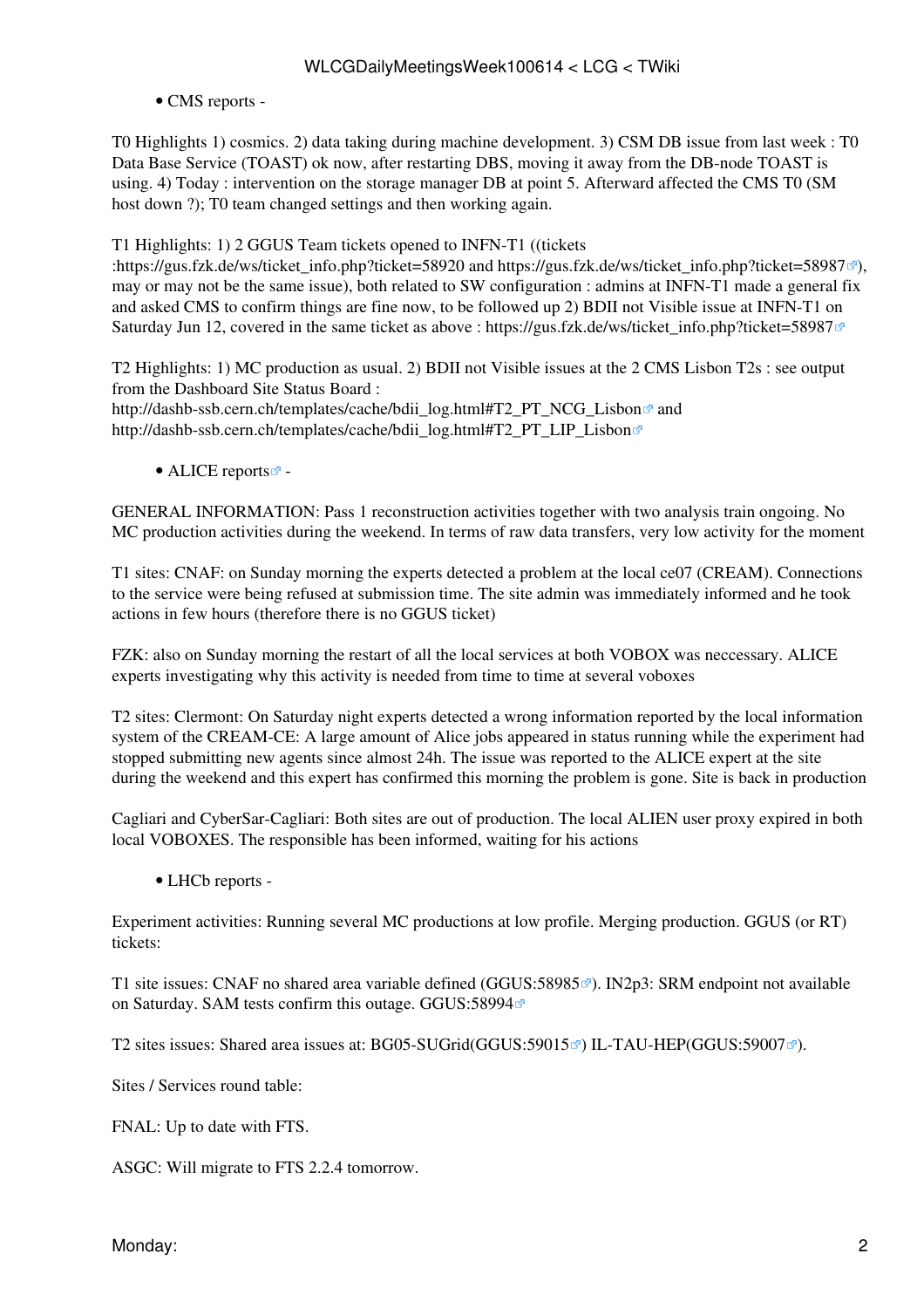KIT: Migrated FTS last week. Now planning to go to FTS under slc5. Had a hardware problem with their CMS dcache headnode during the weekend - 4 hour downtime.

[RAL](https://twiki.cern.ch/twiki/bin/view/LCG/RAL): Had bdii issues over the weekend (had missed an upgrade) and were failing ops SAM tests. Ready to perform the FTS upgrade and proposing Wednesday. Installation problems with new disk servers last week for ATLAS and CMS - fixed by Friday. Gareth queried if the SAM to Nagios switchover is still scheduled for the 15 June. Jamie replied this date had been to mesh with an MB meeting that has now been postponed. There are differences in the test results (there are different algorithms of course) that MB members would like to fully understand so there is no new date yet. Gareth also queried if the access to the results database will change - Harry to follow-up.

OSG: Problems in the OSG-GGUS interface on the OSG side over the weekend but no updates were lost.

[IN2P3:](https://twiki.cern.ch/twiki/bin/view/LCG/IN2P3) The LHCb srm crash outage was due to a known bug which is protected by an autorestart and the service was back before the ticket was created.

NL-T1: Will upgrade their FTS tomorrow.

CERN CEs: Planning to migrate four lcg-CE that submit to slc4 to submit to slc5 as soon as possible and to update the [CREAM](https://twiki.cern.ch/twiki/bin/view/LCG/CREAM)-CE to release 3.2.6. Will take some time as they need to be drained of jobs.

CERN CASTOR: Adding 128 TB to the ATLAS Tier 3 disk pool as requested by B. Panzer.

AOB: Simone reported that Friday's high OPN traffic between CERN and [RAL](https://twiki.cern.ch/twiki/bin/view/LCG/RAL) was an ATLAS user of CERN [LSF](https://twiki.cern.ch/twiki/bin/view/LCG/LSF) batch reading data from [RAL](https://twiki.cern.ch/twiki/bin/view/LCG/RAL). He was surprised that CERN worker nodes are on the OPN as he did not think other Tier 1 were configured that way. Gareth pointed out that if not on the OPN then the GPN would have been overloaded.

### <span id="page-3-0"></span>**Tuesday:**

Attendance: local(Harry(chair), Alessandro, Lola, [PeterK,](https://twiki.cern.ch/twiki/bin/edit/LCG/PeterK?topicparent=LCG.WLCGDailyMeetingsWeek100614;nowysiwyg=1) [JanI](https://twiki.cern.ch/twiki/bin/edit/LCG/JanI?topicparent=LCG.WLCGDailyMeetingsWeek100614;nowysiwyg=1), Ulrich, Roberto, Maarten, Gavin, Eva);remote( Angela(KIT), Michael(BNL), Joel(LHCb), Jeremy(gridpp), Catalin(FNAL), Gang(ASGC), Ronald(NL-T1), Rolf[\(IN2P3](https://twiki.cern.ch/twiki/bin/view/LCG/IN2P3)), Tiju[\(RAL](https://twiki.cern.ch/twiki/bin/view/LCG/RAL)), Rob(OSG)).

Experiments round table:

ATLAS [reports](https://twiki.cern.ch/twiki/bin/view/Atlas/ADCOperationsDailyReports) - CERN-PROD\_SCRATCHDISK: locality of some files in • CERN-PROD SCRATCHDISK is LOST [GGUS:59035](https://ggus.eu/ws/ticket_info.php?ticket=59035) $\vec{x}$ . Jan Iven reported this is due to the disk being drained. The system knows the files are really NEARLINE (i.e. on tape) and cannot access them with minimal latency so flags them as LOST. Maarten thought that srm-ls should not, however, report them as LOST which it apparently does.

Today Downtime: 1) SARA-MATRIX FTS upgrade 9 - 12 CET. 2) TAIWAN FTS upgrade 10 - 11 CET. 3) BNL FTS upgrade 17-18 CET.

Last Friday and Monday the ATLAS disk space availability monitor in the CERN SLS was showing grey for dcache sites due to their CRLs not being updated. Maarten reported two problems - the master CRLs at CERN have a lot of outside accesses and are on busy AFS volumes (this is being worked on) - and the dcache client insists all lines of a CRL are parseable and recently a French site had a zero length record which killed the client.

• CMS [reports](https://twiki.cern.ch/twiki/bin/view/CMS/FacOps_WLCGdailyreports) - T0 Highlights: 1) cosmics. 2) data taking during machine development.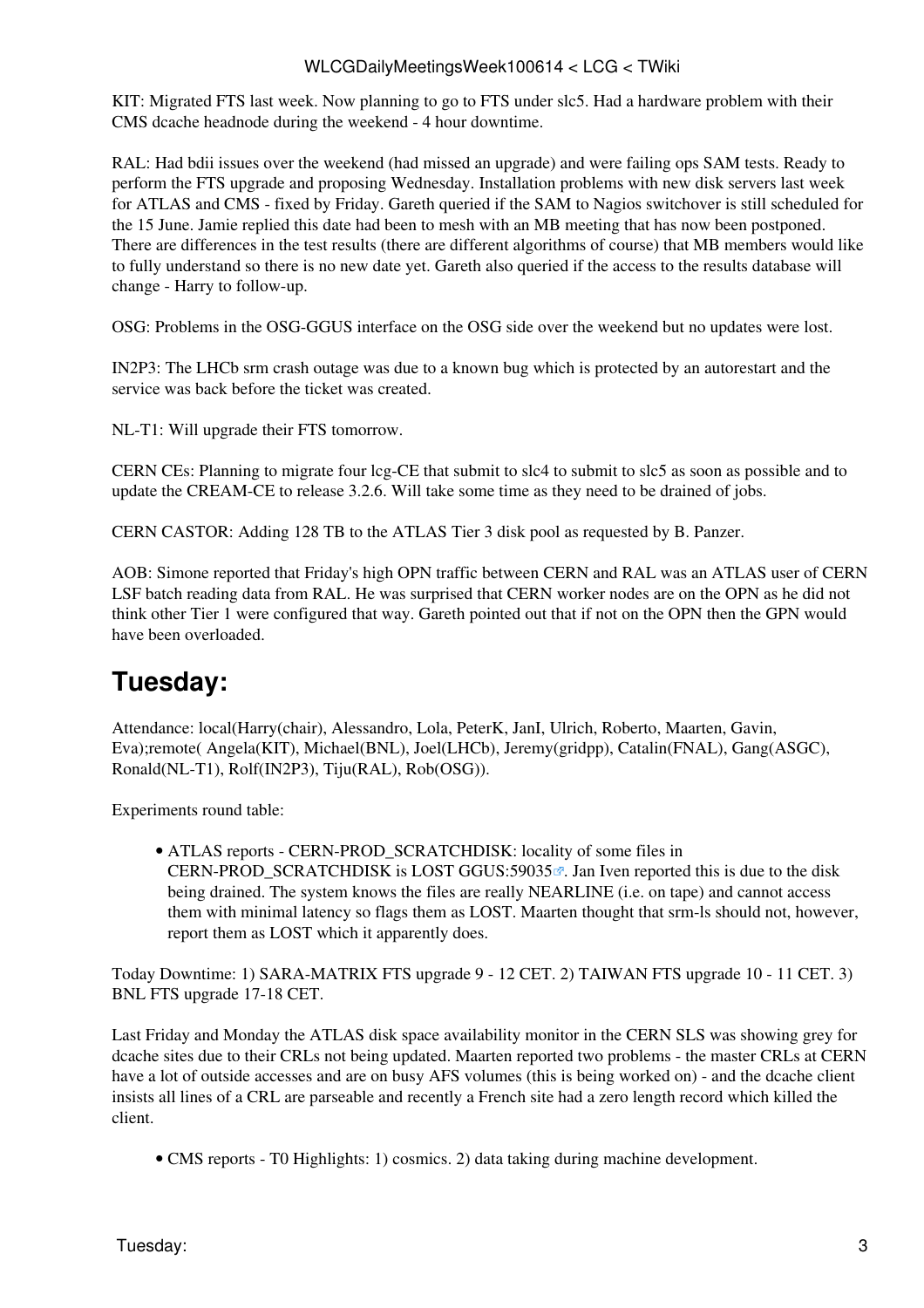T1 Highlights: Many re-reco and skimming jobs stuck at various T1s due to central WMS issue, see <http://savannah.cern.ch/support/?115119> $\mathcal{P}$ . identified by WMS admins as a problem with condor in wms012 at CNAF. It is stuck with 40Kjobs, the wms is now drained and not accepting jobs any longer. The admins are debugging the issue. Jobs will be aborted manually and need to be re-submitted urgently.

T2 Highlights: MC production as usual.

Weekly-scope Operations plan

[Data Ops]:

Tier-0: data taking if machine provides stable beam, otherwise modest testing

Tier-1: re-reconstruction passes and MC re-digitization/re-reconstruction

Tier-2: Plan on running full-scale MC production at all T2s

[Facilities Ops]:

Fixing various bugs on the CMS [WebTools](https://twiki.cern.ch/twiki/bin/edit/LCG/WebTools?topicparent=LCG.WLCGDailyMeetingsWeek100614;nowysiwyg=1) front, which had to be often restarted or operated manually in last 10 days : [SiteDB,](https://twiki.cern.ch/twiki/bin/edit/LCG/SiteDB?topicparent=LCG.WLCGDailyMeetingsWeek100614;nowysiwyg=1) [PhEDEx](https://twiki.cern.ch/twiki/bin/view/LCG/PhEDEx) Web

Finalizing Vidyo accounts for remote CMS Centers participating to Computing Shifts

Continue to test and integrate Critical Service recovery procedures for Computing Run Coordinator (CRC)

• ALICE [reports](http://alien2.cern.ch/index.php?option=com_content&view=article&id=75&Itemid=129)<sup>®</sup> - GENERAL INFORMATION: Four analysis trains ongoing today with no MC production activity expected for the moment.

T0 site: No issues to report

T1 sites: 1) CNAF: The site admin is still working on the local [CREAM-](https://twiki.cern.ch/twiki/bin/view/LCG/CREAM)CE issue reported yesterday. The [CREAM](https://twiki.cern.ch/twiki/bin/view/LCG/CREAM)-CE developers have suggested to migrate the current service to CREAM1.6/SL5. 2) Minimal activity today at the T1 sites

T2 sites:

Cagliari and [CiberSar-](https://twiki.cern.ch/twiki/bin/edit/LCG/CiberSar?topicparent=LCG.WLCGDailyMeetingsWeek100614;nowysiwyg=1)Cagliari: The issue reported yesterday (Alien user proxy expired) has been solved. Both sites are back in production

RRC-KI: The ALICE responsible person has announced a cooling problem at the site. Services out of production

Kosice: [CREAM-](https://twiki.cern.ch/twiki/bin/view/LCG/CREAM)CE out of production. Issue announced to the responsible peron at the site

Hiroshima: The local SE has been taken out of production for xrootd update

LHCb [reports](https://twiki.cern.ch/twiki/bin/view/LHCb/ProductionOperationsWLCGdailyReports) - Experiment activities: 1) Running several MC productions at low profile. 2) Merging • production.

T0 site issues: FTS transfers out of CERN failing (GGUS: 59037 $\degree$ ). Jan Iven reported there are 2 overloaded disk servers in the default service class which is the first one looked at by srm. This order can be changed so LHCb should consider this.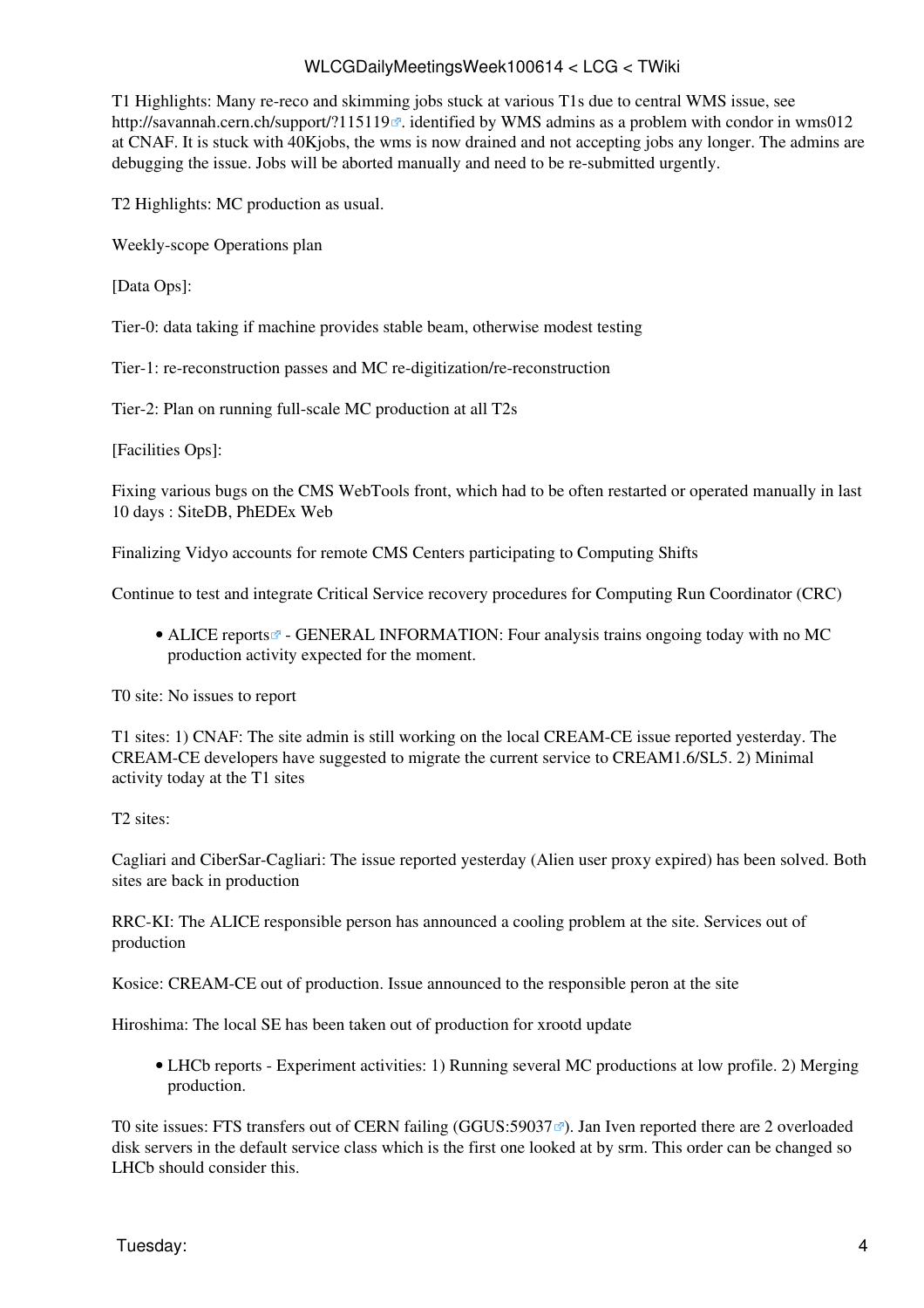T1 site issues: CNAF : Problems transferring to CNAF with FTS [\(GGUS:59038](https://ggus.eu/ws/ticket_info.php?ticket=59038) $\mathbb{Z}$ )

Sites / Services round table:

- BNL: Performing the FTS upgrade a downtime of less than 1 hour is expected.
- ASGC: The FTS upgrade was completed this morning.
- NL-T1: The FTS upgrade was completed this morning.
- [RAL](https://twiki.cern.ch/twiki/bin/view/LCG/RAL): The FTS upgrade will be done tomorrow morning.
- CERN CE: The four CE124 to 127 will be drained tonight to be converted into submitting to slc5 worker nodes. This will still leave 8 submitting to slc4.
- CERN [CREAM](https://twiki.cern.ch/twiki/bin/view/LCG/CREAM)-CE: Planning to upgrade one [CREAM-](https://twiki.cern.ch/twiki/bin/view/LCG/CREAM)CE to release 1.6 on Thursday. Would like ALICE to confirm ahead.
- CERN CASTOR: There was a 20 minute glitch on castorlhcb this morning while moving machines.
- CERN [VOMS:](https://twiki.cern.ch/twiki/bin/view/LCG/VOMS) The host certificate of voms.cern.ch will be updated on Wednesday 16th June 10:00 CEST. If you have the lcg-vomscerts package installed on your service then you must have updated to version 5.9.0-1 of this package by this time.

AOB: Laurence Field has looked into the ATLAS bdii client timeouts reported yesterday and concluded they were mostly individual glitches. The [RAL](https://twiki.cern.ch/twiki/bin/view/LCG/RAL) incident happened because the CERN bdii exceeded 5MB with the addition of some software tags and [RAL](https://twiki.cern.ch/twiki/bin/view/LCG/RAL) had not yet applied the increase to 10MB that was in the last release of the bdii configuration. Laurence/Maarten have suggested that the [GlueLocation](https://twiki.cern.ch/twiki/bin/edit/LCG/GlueLocation?topicparent=LCG.WLCGDailyMeetingsWeek100614;nowysiwyg=1) object, which takes 1.5MB, may not be necessary as its information is duplicated in the [SoftwareRunTimeEnvironment](https://twiki.cern.ch/twiki/bin/edit/LCG/SoftwareRunTimeEnvironment?topicparent=LCG.WLCGDailyMeetingsWeek100614;nowysiwyg=1) so would experiments please check if they use this object and let us know ([wlcg-scod@cernNOSPAMPLEASE.ch](mailto:wlcg-scod@cernNOSPAMPLEASE.ch)).

There will be a reduced attendance for the next 3 days due to the data management jamboree in Amsterdam.

### <span id="page-5-0"></span>**Wednesday**

Attendance: local(Harry(chair), Lola, Ulrich, [JanI](https://twiki.cern.ch/twiki/bin/edit/LCG/JanI?topicparent=LCG.WLCGDailyMeetingsWeek100614;nowysiwyg=1), David, [MariaD](https://twiki.cern.ch/twiki/bin/edit/LCG/MariaD?topicparent=LCG.WLCGDailyMeetingsWeek100614;nowysiwyg=1), Eduardo, Oliver, Alessandro);remote(Gonzalo(PIC), Cristina(CNAF), Gang(ASGC), Xavier(KIT), Rolf([IN2P3\)](https://twiki.cern.ch/twiki/bin/view/LCG/IN2P3), Joel(LHCb), Tiju([RAL](https://twiki.cern.ch/twiki/bin/view/LCG/RAL)), Rob(OSG), Catalin(FNAL)).

Experiments round table:

• ATLAS [reports](https://twiki.cern.ch/twiki/bin/view/Atlas/ADCOperationsDailyReports) - Follow up in https://savannah.cern.ch/bugs/index.php?62269<sup>®</sup> (currently at discussion level) for yesterday's CERN-PROD SCRATCHDISK draining files reported as LOST instead of NEARLINE - [GGUS:59035](https://ggus.eu/ws/ticket_info.php?ticket=59035)

Today Downtime: [RAL](https://twiki.cern.ch/twiki/bin/view/LCG/RAL) FTS upgrade 9 - 13 CET.

• CMS [reports](https://twiki.cern.ch/twiki/bin/view/CMS/FacOps_WLCGdailyreports) - Tier 0 : following the LHC schedule and testing the Tier 0 processing infrastructure.

Tier 1: CNAF have patched their WMS that caused many stuck jobs yesterday and the jobs are running again but merge jobs cannot be dispatched (they need processing jobs to report back) and Tier 1 merge areas are filling up. The 175TB at FNAL is already full and processing has been stopped there. Would other sites please tell CMS if their merge areas are getting full. CMS estimate they have lost 4 days worth of processing (the ticket was raised on a Saturday but not acted on till Monday) and will be thinking again about how to handle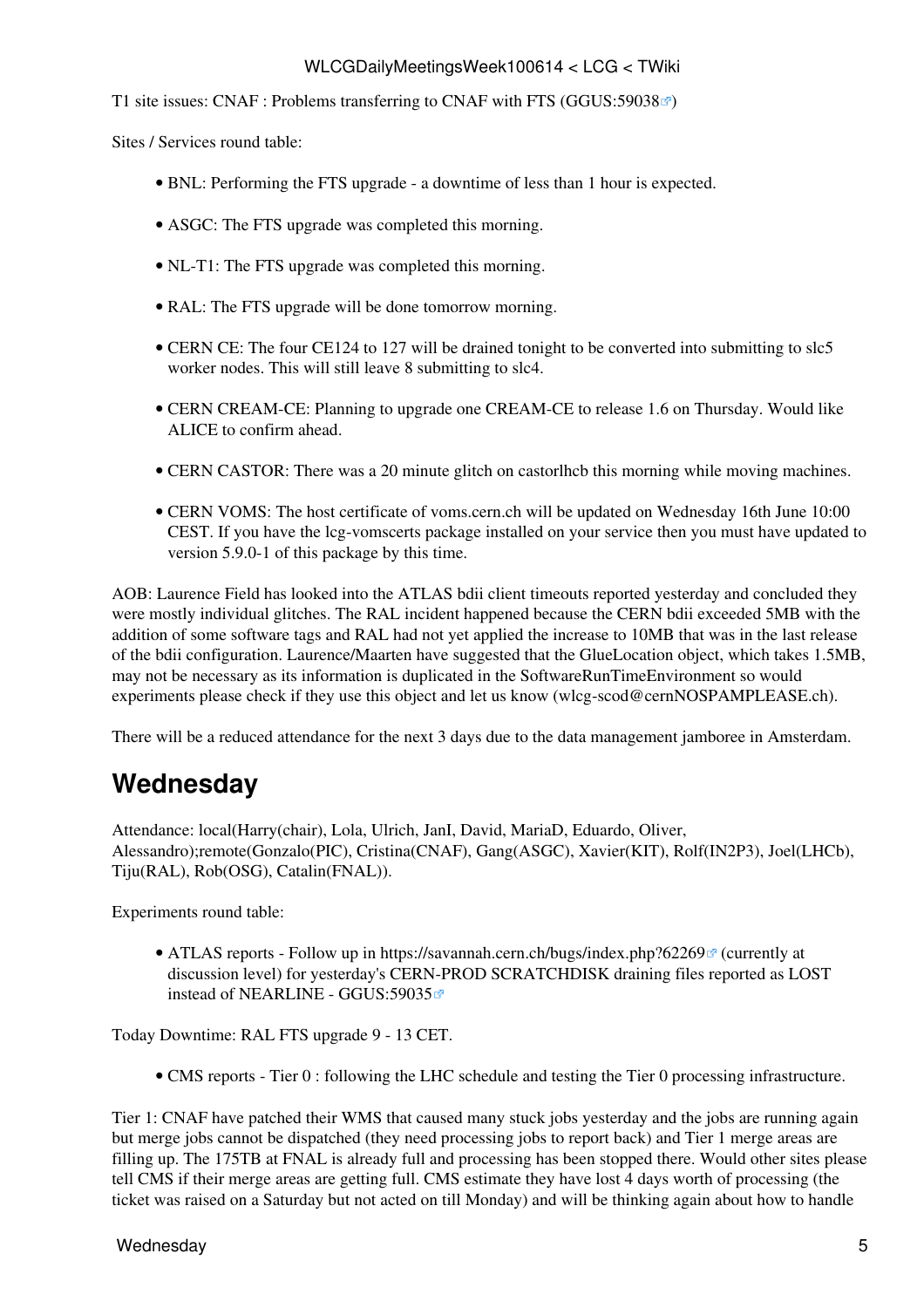priority problems. Over the same weekend there was a record of 16000 concurrent jobs at Tier 2.

 $\bullet$  ALICE [reports](http://alien2.cern.ch/index.php?option=com_content&view=article&id=75&Itemid=129) $\bullet$  -

T0 site: Concerning the migration to CREAM1.6 of the current [CREAM](https://twiki.cern.ch/twiki/bin/view/LCG/CREAM) services at CERN, ALICE gives green light for this migration. Please inform the experment about date-time when to stop sending jobs to these systems.

T1 sites: Raw data transfer yesterday to FZK and CNAF with no incidents to report . All T1 sites in production today with a minimal activity.

T2 sites: KFKI: last site without [CREAM](https://twiki.cern.ch/twiki/bin/view/LCG/CREAM) system. The system has been fully configured and announced to Alice. currently working in the testing phase to put it in production

• LHCb [reports](https://twiki.cern.ch/twiki/bin/view/LHCb/ProductionOperationsWLCGdailyReports) - 1) So far no replies on the CERN and CNAF tickets from yesterday. For CERN Jan Iven clarified that LHCb is best placed to decide on the order in which srm searches CASTOR service classes. Joel would, however, like to know if there are any side effects so Jan will reply to that. For the CNAF FTS problems Cristina reported there have a disk problem that is being worked on then the ticket will be updated. 2) Ok for CERN to go ahead with the [CREAM](https://twiki.cern.ch/twiki/bin/view/LCG/CREAM)-CE upgrade on ce201. 3) At CERN bjobs -N does not seem to return the right normalised cpu times used by a job - Ulrich will take this offline. 4) Will reply to PIC about failing LHCb jobs on Monday. 5) A CERN ticket on failure to receive an alarm SMS had been closed without comment but now seems to be working as it should. Harry will follow up.

Sites / Services round table:

- PIC: FTS 2.2.4 was installed last week.
- CNAF: Finishing FTS 2.2.4 testing hoping to make the upgrade tomorrow.
- BNL (by email): FTS was successfully upgraded at BNL to v 2.2.4.
- NT-T1(by email): NTR.
- [RAL](https://twiki.cern.ch/twiki/bin/view/LCG/RAL): FTS upgrade completed this morning.
- FNAL: CMS merged area full and failed a few SAM tests.
- CERN CEs: The 4 lcg-ce submitting to slc4 are now being drained. Will try and migrate them tomorrow in the same time slot as the [CREAM](https://twiki.cern.ch/twiki/bin/view/LCG/CREAM)-CE.
- CERN Databases: Addressing what seems to be an Oracle bug affecting the LHCb dashboard.
- CERN [VOMS:](https://twiki.cern.ch/twiki/bin/view/LCG/VOMS) Host certificate for voms.cern.ch was updated at 10:45 this morning.
- CERN CASTOR: ATLAS SCRATCHDISK draining has finished and all files are accessible again. Are replacing some hardware in the LHCb MDST space token which will provoke some disk to disk copies.

AOB: Alessandro reported that ATLAS had closed the ggus ticket as solved but left open the Savannah report. [MariaD](https://twiki.cern.ch/twiki/bin/edit/LCG/MariaD?topicparent=LCG.WLCGDailyMeetingsWeek100614;nowysiwyg=1) reminded that normal policy is to only close a ggus ticket that led to a Savannah bug report when the bug is closed in Savannah but agreed with Alessandro that this ticket was different in that the issue was innaccessible files which are now accessible so it makes sense to close this ggus ticket. Should a similar incident happen a fresh ggus ticket will be raised.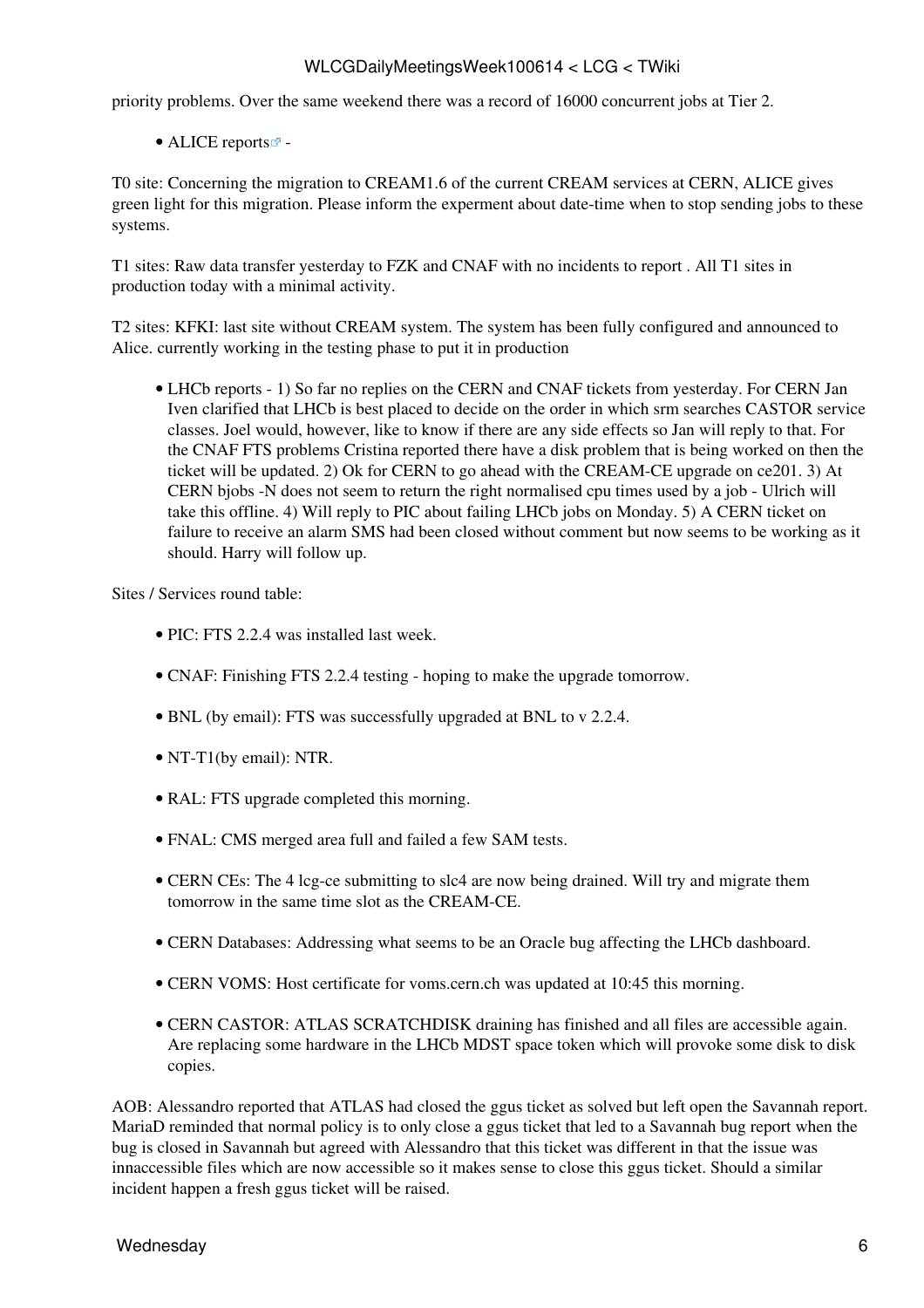# <span id="page-7-0"></span>**Thursday**

Attendance: local(Harry(chair), Oliver, [JanI](https://twiki.cern.ch/twiki/bin/edit/LCG/JanI?topicparent=LCG.WLCGDailyMeetingsWeek100614;nowysiwyg=1), Akshat, Lola, Miguel, Eva, Ulrich, [MariaD](https://twiki.cern.ch/twiki/bin/edit/LCG/MariaD?topicparent=LCG.WLCGDailyMeetingsWeek100614;nowysiwyg=1));remote(Gonzalo(PIC), Xavier(KIT), Joel(LHCb), Ricardo(INFN), Catalin(FNAL), Gang(ASGC), Rob(OSG), John([RAL\)](https://twiki.cern.ch/twiki/bin/view/LCG/RAL), Ronald(NL-T1), Rolf[\(IN2P3\)](https://twiki.cern.ch/twiki/bin/view/LCG/IN2P3), Jeremy[\(GridPP\)](https://twiki.cern.ch/twiki/bin/view/LCG/GridPP), Tore(NDGF), Alessandro(ATLAS)).

Experiments round table:

• ATLAS [reports](https://twiki.cern.ch/twiki/bin/view/Atlas/ADCOperationsDailyReports) -

No major site issue to report. Security Service Challenge 4 ongoing - will be reported on when complete. INFN-T1 FTS upgrade completed.

Tier2s: US Functional Test Data Distribution is slow: under investigation but errors seem to be disappearing transfers not starting to ILLINOISHEP\_DATADISK, NET2, SLACXRD and WISC.

• CMS [reports](https://twiki.cern.ch/twiki/bin/view/CMS/FacOps_WLCGdailyreports) - 17 June 2010 (Tuesday)

T0 Highlights: Following machine schedule and taking data or not.

In between some test of new developments for the T0 processing infrastructure. Yesterday, tested switch to cmsprod account (running the T0) shadow afs volume. If there is a problem with the cmsprod account's afs volume, we can switch over to a shadow volume to continue processing. The switch over was tested with cmsprod2 account but caused degradation of CASTORCMS up to unavailability, GGUS ticket: [https://gus.fzk.de/ws/ticket\\_info.php?ticket=59106](https://gus.fzk.de/ws/ticket_info.php?ticket=59106) .

Explanation: CASTOR processes got stuck (each for several minutes) on this home directory, which ended up with new jobs no longer being submitted into the scheduling process (hence the effect on the whole instance). Jan Iven reported this was an effect of the 30 minute 'human time scale' to invoke the switchover during which the cmsprod2 account was disabled. This afs dependency is being investigated and the problem has been taken offline.

Just noticed that the CERN CMS dashboard has stopped showing data since 7 am. A ticket will be raised.

T1 Highlights: Still recovering from WMS issue over the weekend and filled up unmerged data spaces especially at FNAL which is still 92% full. Still many thousands of jobs in an unclear state - being followed-up with CNAF.

T2 Highlights: MC production as usual

Other issues: Authentication to CRAB servers on vo boxes here at CERN failed under certain circumstances. Traced back to changes related to voms: works with lcg-voms.cern.ch, does not with voms.cern.ch. Needed lcg-vomscerts update which was announced long time ago on voboxes and done now through CMS VOC on all the voboxes so considered solved.

• ALICE [reports](http://alien2.cern.ch/index.php?option=com_content&view=article&id=75&Itemid=129)<sup>®</sup> - GENERAL INFORMATION: Pass 1 reconstruction activities ongoing at CERN. Together with four wide distrtibuted analysis trains. No MC or raw data transfers activities for the moment.

T1 sites: FZK: proxy renewal mechanism of pps-vobox stopped at a certain moment in the last hours. As result the alien user proxy has expired stopping all local services. Intervention needed by local ALICE VObox support.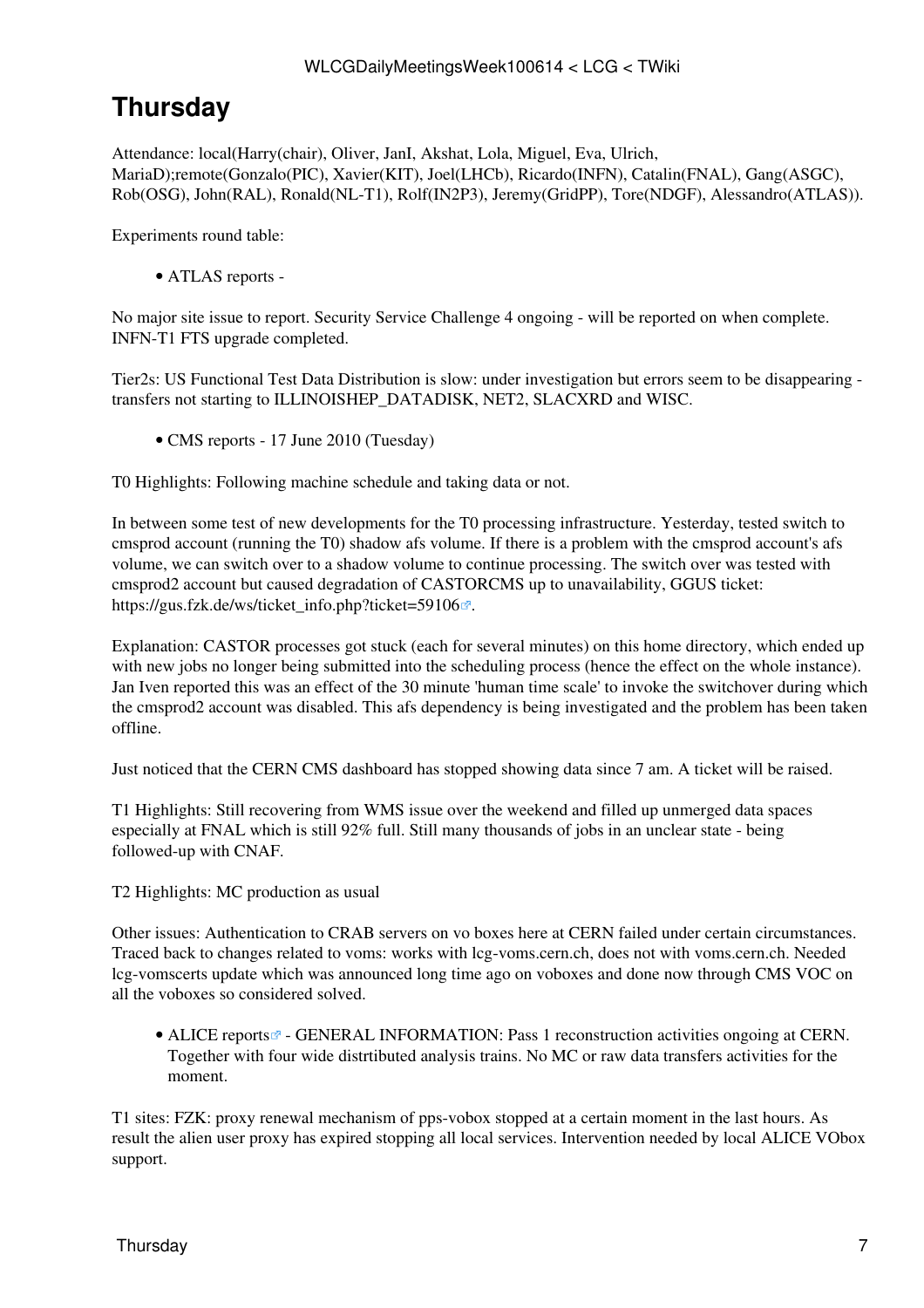T2 sites: 1) Hiroshima-T2: Site has succesfully migrated to the latest xrootd version. 2) Kolkata-T2: yesterday the site admin announced a disk full issue observed in the local VOBOX. Problem solved this morning.

• LHCb [reports](https://twiki.cern.ch/twiki/bin/view/LHCb/ProductionOperationsWLCGdailyReports) - Have just started a large (200 million events) [MonteCarlo](https://twiki.cern.ch/twiki/bin/edit/LCG/MonteCarlo?topicparent=LCG.WLCGDailyMeetingsWeek100614;nowysiwyg=1) production.

T0 site issues: 1) grid\_2nd\_lhcb remove from the BDII. 2) [CREAM](https://twiki.cern.ch/twiki/bin/view/LCG/CREAM) CE upgrade to the latest release. 3) CE attached to SLC5 subcluster 4) LFC intermittent connection problem for analysis users - message is 'could not secure the connection'.

T1 site issues: CNAF FTS transfer ([GGUS:59143](https://ggus.eu/ws/ticket_info.php?ticket=59143)<sup>®</sup>) - what is the status please ? Ricardo reported the FTS servers are correct and they will update the ticket. He suspected there may be an out of date domain name server (secondary ?) record in use at CERN - they changed name 2 weeks ago and informed CERN. To be checked (Harry).

Sites / Services round table:

- CNAF: FTS upgrade to 2.2.4 done at INFN-T1 their 3 FTS servers are now on the same subnet. They currently have a bdii issue - their server is not accepting connections - under investigation.
- [RAL](https://twiki.cern.ch/twiki/bin/view/LCG/RAL): WMS server lcgwms02 had a corrupted database and was down overnight now back in production.
- NL-T1: Had a small problem with a storage node at SARA yesterday it was down for 30 minutes for a hardware change.
- CERN Databases: CMS pvss replication is recovering from latency induced by CMS users running very large transactions - they have been contacted.
- CERN CEs: The 4 lcg-ce submitting to slc4 were drained overnight but found to have 4 new CMS jobs this morning (sent by direct submission) that had to be cancelled. For the upgraded [CREAM-](https://twiki.cern.ch/twiki/bin/view/LCG/CREAM)CE, ce201, LHCb jobs are going fine and they would like some ALICE jobs also. When the experiments are happy they will schedule upgrades of the other 2 [CREAM-](https://twiki.cern.ch/twiki/bin/view/LCG/CREAM)CE, hopefully next week.
- CERN CASTOR: Requesting LHCb when they would like the srm search order on space tokens (first is default) to be changed - a low risk operation. Joel requested next Monday when experts are back from the Amsterdam data management meeting.

AOB: ([MariaDZ\)](https://twiki.cern.ch/twiki/bin/edit/LCG/MariaDZ?topicparent=LCG.WLCGDailyMeetingsWeek100614;nowysiwyg=1) A CERN Remedy PRMS migration is announced for today 17:30 [\(detailed info here\)](http://it-support-servicestatus.web.cern.ch/it-support-servicestatus/ScheduledInterventionsArchive/RemedyServerintervention.htm) $\mathbb{Z}$ . If any problem is seen tomorrow with GGUS tickets to the Tier0, please inform [ggus-info@cernNOSPAMPLEASE.ch](mailto:ggus-info@cernNOSPAMPLEASE.ch) for workflow investigation.

## <span id="page-8-0"></span>**Friday**

Attendance: local(Harry(chair), Oliver, Roberto, Ulrich, [JanI,](https://twiki.cern.ch/twiki/bin/edit/LCG/JanI?topicparent=LCG.WLCGDailyMeetingsWeek100614;nowysiwyg=1) Lola, Alessandro, Elena, Eva, Nilo);remote(Catalin(FNAL), Rolf[\(IN2P3\)](https://twiki.cern.ch/twiki/bin/view/LCG/IN2P3), Onno(NL-T1), Gang(ASGC), Rob(OSG), Joel(LHCb), Gareth([RAL\)](https://twiki.cern.ch/twiki/bin/view/LCG/RAL), Davide(CNAF), Cristian(NDGF)).

Experiments round table:

• ATLAS [reports](https://twiki.cern.ch/twiki/bin/view/Atlas/ADCOperationsDailyReports) -

CERN-PROD locality LOST for some file: known issue, yesterday another [GGUS:59188](https://ggus.eu/ws/ticket_info.php?ticket=59188)<sup> $\alpha$ </sup>. Now closed as understood.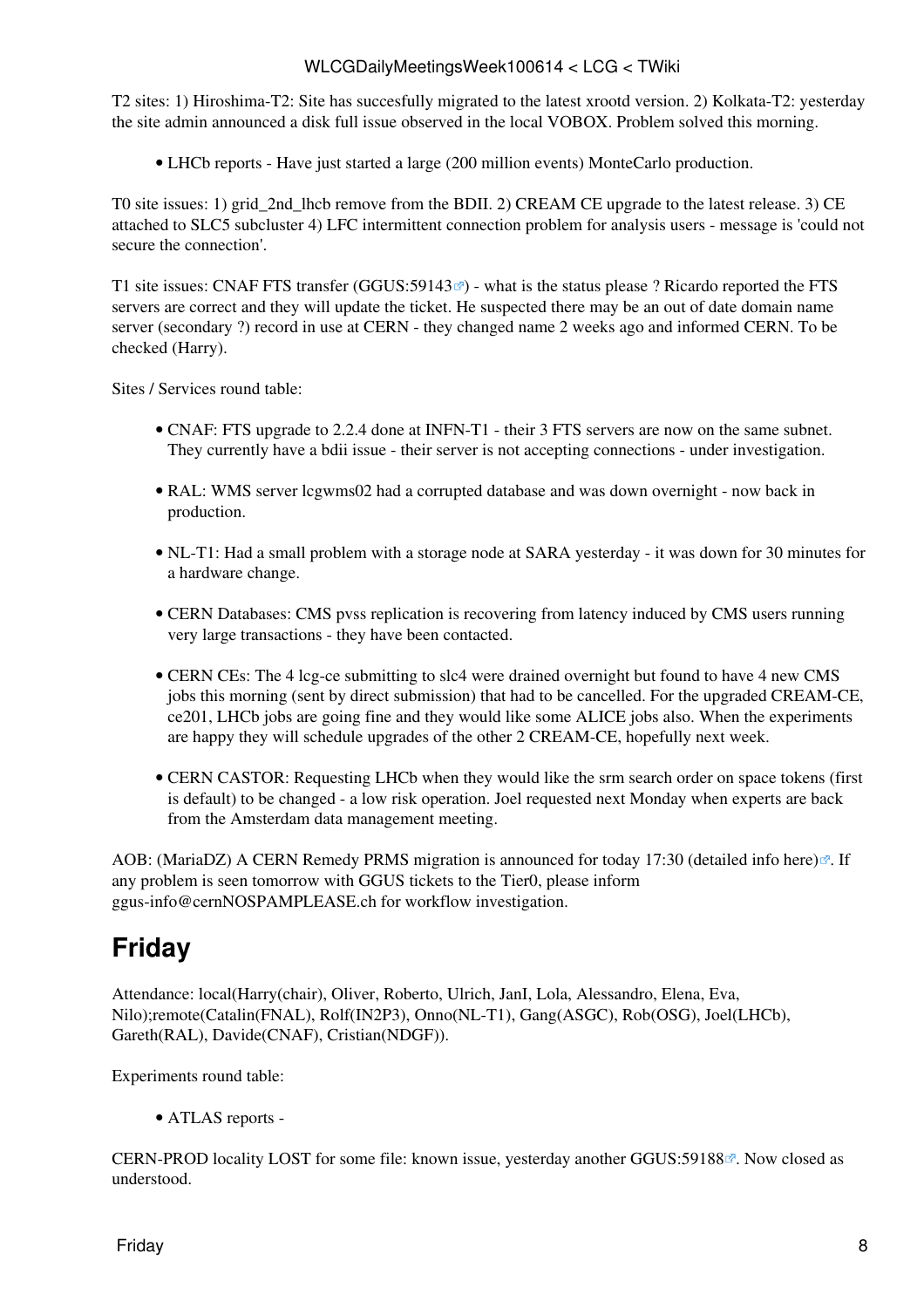TRIUMF will be re-included in the INFN-T1 [SiteServices](https://twiki.cern.ch/twiki/bin/edit/LCG/SiteServices?topicparent=LCG.WLCGDailyMeetingsWeek100614;nowysiwyg=1) instance since FTS [@INFN](https://twitter.com/INFN) $\mathbb{F}$ -T1 has been upgraded.

ATLAS [DistributedComputing](https://twiki.cern.ch/twiki/bin/edit/LCG/DistributedComputing?topicparent=LCG.WLCGDailyMeetingsWeek100614;nowysiwyg=1) issue: Automatic exclusion for site in downtime to be checked: INFN-T1 was blacklisted also if the downtime was 'not for ATLAS'. savannah bug to AGIS (ATLAS internal). CNAF are no longer blacklisted.

This should be a calm weekend - any data taken will not be exported.

• CMS [reports](https://twiki.cern.ch/twiki/bin/view/CMS/FacOps_WLCGdailyreports) -

T0 Highlights: 1) following machine schedule and taking data or not. 2) latest LHC schedule update, no collisions before Wednesday. 3) IT will replace old wns with new ones: T0 affected with 4 cmsrepack and 108 cmst0 boxes, not a problem because no data taking is ongoing anyway. 4) Disk server might have disappeared from the CMSCAFUSER pool, ticket: https://gus.fzk.de/ws/ticket info.php?ticket=59190 $\degree$ . Under investigation, answer: "Example file is on a machine with network trouble (which also explain the small spikes in the SLS capacity graph - the machine is jumping between "available" and "gone")"

T1 Highlights: 1) FNAL unmerged situation under control again. 2) WMS issues still not completely solved, two savannah tickets for tracking: <http://savannah.cern.ch/support/?115119> $\Phi$  and <https://savannah.cern.ch/support/?115230> . 3) CNAF declared unexpected downtime due to storage issues <https://goc.gridops.org/downtime?id=78805471> . Downtime now over, CNAF is reactivating transfers after tests checked out.

T2 Highlights: MC production as usual, very nice performance

Other issues: [DashBoard](https://twiki.cern.ch/twiki/bin/edit/LCG/DashBoard?topicparent=LCG.WLCGDailyMeetingsWeek100614;nowysiwyg=1) issue from yesterday traced back to update process locking the tables so no updates could be processed, after update process was done, entries were visible again.

• ALICE [reports](http://alien2.cern.ch/index.php?option=com_content&view=article&id=75&Itemid=129)<sup>®</sup> - GENERAL INFORMATION: Some distrtibuted analysis trains. No MC activities for the moment.

T1 sites: FZK: issue reported yesterday about Alien user proxy has been solved.

• LHCb [reports](https://twiki.cern.ch/twiki/bin/view/LHCb/ProductionOperationsWLCGdailyReports) -

Experiment activities: 1) 200M MC production is launched. 2) [RecoStripping-](https://twiki.cern.ch/twiki/bin/edit/LCG/RecoStripping?topicparent=LCG.WLCGDailyMeetingsWeek100614;nowysiwyg=1)05 launched

T0 site issues: CERN : LFC-RO (could not secure connection [\(GGUS:59155](https://ggus.eu/ws/ticket_info.php?ticket=59155)<sup>®</sup>) converted in an ALARM ticket ([GGUS:59174](https://ggus.eu/ws/ticket_info.php?ticket=59174)<sup> $\alpha$ </sup>). LFC-RO disappeared from the topology in the SAMDB, no SAM test results available any longer ([GGUS:59193](https://ggus.eu/ws/ticket_info.php?ticket=59193) $\blacktriangledown$ ). This was due to an expired certificate on an LHCb machine which was rapidly fixed when the right people were alerted. LHCb would like a post-mortem on this incident.

T1 site issues: 1) CNAF [GGUS:59038](https://ggus.eu/ws/ticket_info.php?ticket=59038) <sup>®</sup> Still problem transferring into CNAF from all T1sdespite the site claims to be fixed. LHCb would also like a postmortem on this incident. Davide agreed to answer the ticket as soon as possible and open a post-mortem. 2) GOCDB problem, can not retrieve information :  $(GGUS:59172 \text{°})$  $(GGUS:59172 \text{°})$  $(GGUS:59172 \text{°})$ . Apparently gocdb switched to another instance. 3) Tested a ggus operator alarm ticket at [RAL](https://twiki.cern.ch/twiki/bin/view/LCG/RAL) which correctly sent an SMS to the LHCb expert on call.

T2 sites issues: 1) USC-LCG2 [GGUS:59189](https://ggus.eu/ws/ticket_info.php?ticket=59189)<sup>®</sup> (pilots aborting). 2) UKI-SCOTGRID-DURHAM GGUS:59163 $\sigma$  shared area

Sites / Services round table: